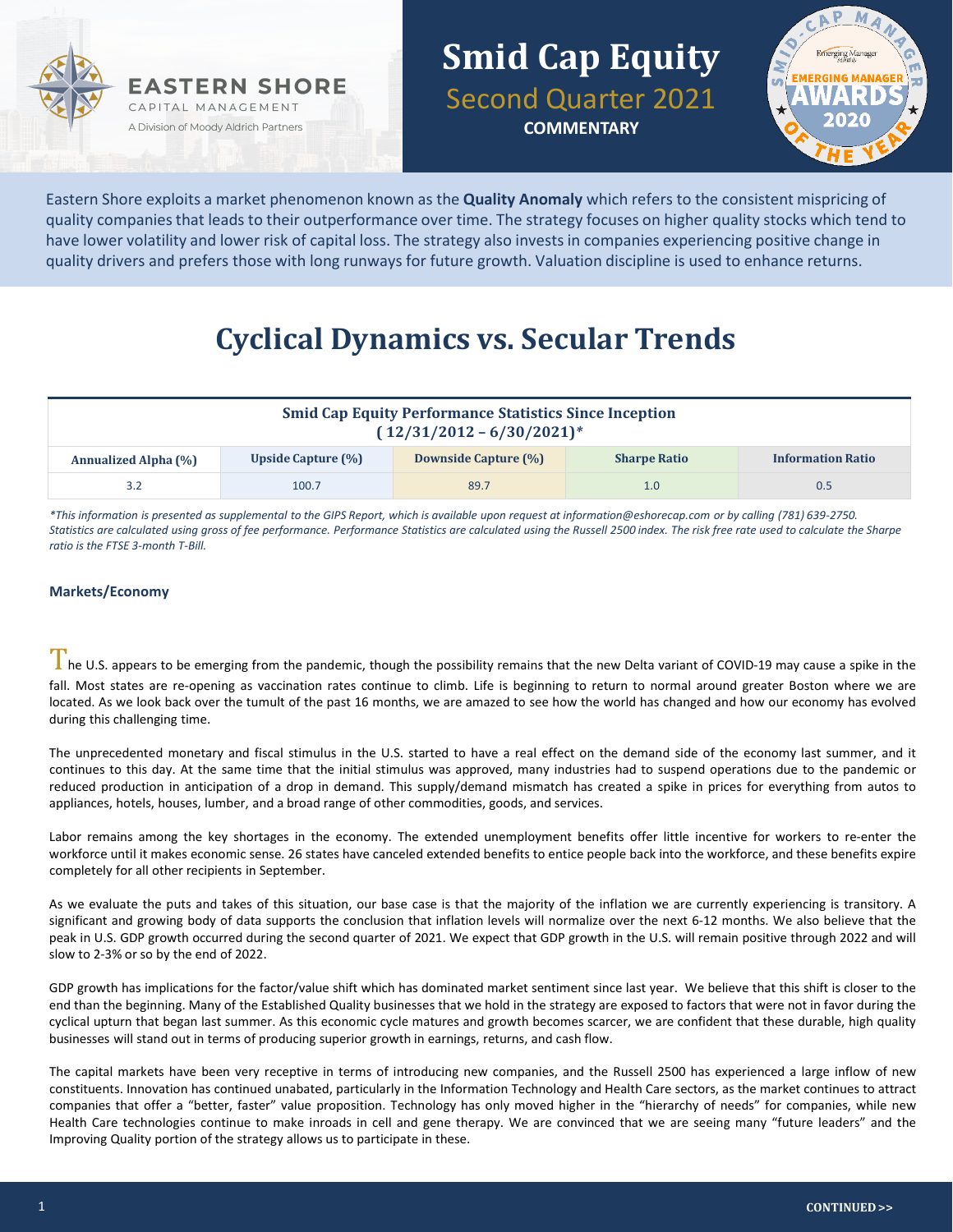



| Performance Summary (through 6/30/2021)* |                |            |        |                        |                        |                                                        |  |  |
|------------------------------------------|----------------|------------|--------|------------------------|------------------------|--------------------------------------------------------|--|--|
|                                          | <b>2Q 2021</b> | <b>YTD</b> | 1 Year | 3 Year<br>(Annualized) | 5 Year<br>(Annualized) | <b>Since</b><br>Inception <sup>†</sup><br>(Annualized) |  |  |
|                                          | (%)            | $(\%)$     | (%)    | (%)                    | (%)                    | (%)                                                    |  |  |
| <b>Smid Cap Equity (Gross)</b>           | 6.4            | 13.4       | 49.1   | 20.9                   | 20.3                   | 17.0                                                   |  |  |
| <b>Smid Cap Equity</b><br>(Net)          | 6.3            | 13.1       | 48.2   | 20.0                   | 19.4                   | 16.1                                                   |  |  |
| <b>Russell 2500</b>                      | 5.4            | 17.0       | 57.8   | 15.2                   | 16.4                   | 14.5                                                   |  |  |
| <b>Strategy Excess Return</b><br>(Gross) | 1.0            | $-3.6$     | $-8.7$ | 5.6                    | 3.9                    | 2.5                                                    |  |  |
| <b>Strategy Excess Return</b><br>(Net)   | 0.9            | $-3.9$     | $-9.6$ | 4.8                    | 3.0                    | 1.7                                                    |  |  |

*\*Performance periods greater than one year are annualized.*

#### **Second Quarter 2021 Results:**

During the second quarter of 2021, the Eastern Shore Smid Cap Equity Composite delivered a return of 6.44%/6.31% gross/net of fees vs. the Russell 2500's 5.44% return.

The absolute and relative returns for the quarter mask some dramatic shifts in leadership that took place during this timeframe. During the month of April, we were encouraged to see investors appear to transition away from factor-based approaches and to focus more on underlying fundamentals of businesses in the smid cap space. As we would expect, the strategy outperformed for the month, with stock selection the primary driver of relative returns.

The environment changed dramatically in May, with conditions reverting to those we had experienced during the first quarter. Factors, such as market cap and beta, were once again the primary driver of performance, with lower-quality, higher-beta firms once again back in the lead. The strategy gave back its April gains as investors returned to the recovery plays, meme stocks, and price-taking commodity producers that had led the market earlier in the year. The month of June saw a continuation of significant swings in performance, accompanied by the additional disruption of the annual Russell Index reconstitution. The strategy recovered a portion of the relative return lost in the previous month as stock selection across several areas proved a tailwind.

In spite of their May resurgence, factors appear to be losing some of their influence over the market. Results for the quarter were mixed from a quality and size perspective, and the Russell 2500 Value and Growth indices delivered returns roughly in line with each other following their dramatic divergence in the first quarter when Value outperformed Growth by over 14%. Beta continued to exert a significant influence, with the highest beta quintile of stocks in the Russell 2500 outperforming the lowest by nearly 5%. This represents a meaningful moderation, as the differential between the beta extremes in the previous quarter was approximately 18.5%.

In spite of some intra-quarter shifts in leadership, our Improving and Established Quality holdings delivered returns that were almost exactly in line with each other for the quarter. Each component behaved as we would expect it to: the strategy benefitted from the steady and relatively consistent performance of larger positions on the Established Quality side, while the Improving Quality returns ranged more broadly. Stock selection contributed positively to relative returns across seven of the eleven sectors during the quarter.

The strongest sector contributors to the Smid Cap Equity strategy's relative performance during the second quarter were Health Care and Consumer Discretionary. Stock selection among biotechnology and pharmaceutical holdings contributed positively to performance within the Health Care sector, while retailing holdings enhanced relative returns within the Consumer Discretionary sector. Sector detractors for the quarter included Energy and Information Technology. A few specific detractors within the Energy sector resulted in the strategy lagging the Russell 2500 in this area. Within Information Technology, the strategy's holdings underperformed the benchmark's in software/services and in technology hardware.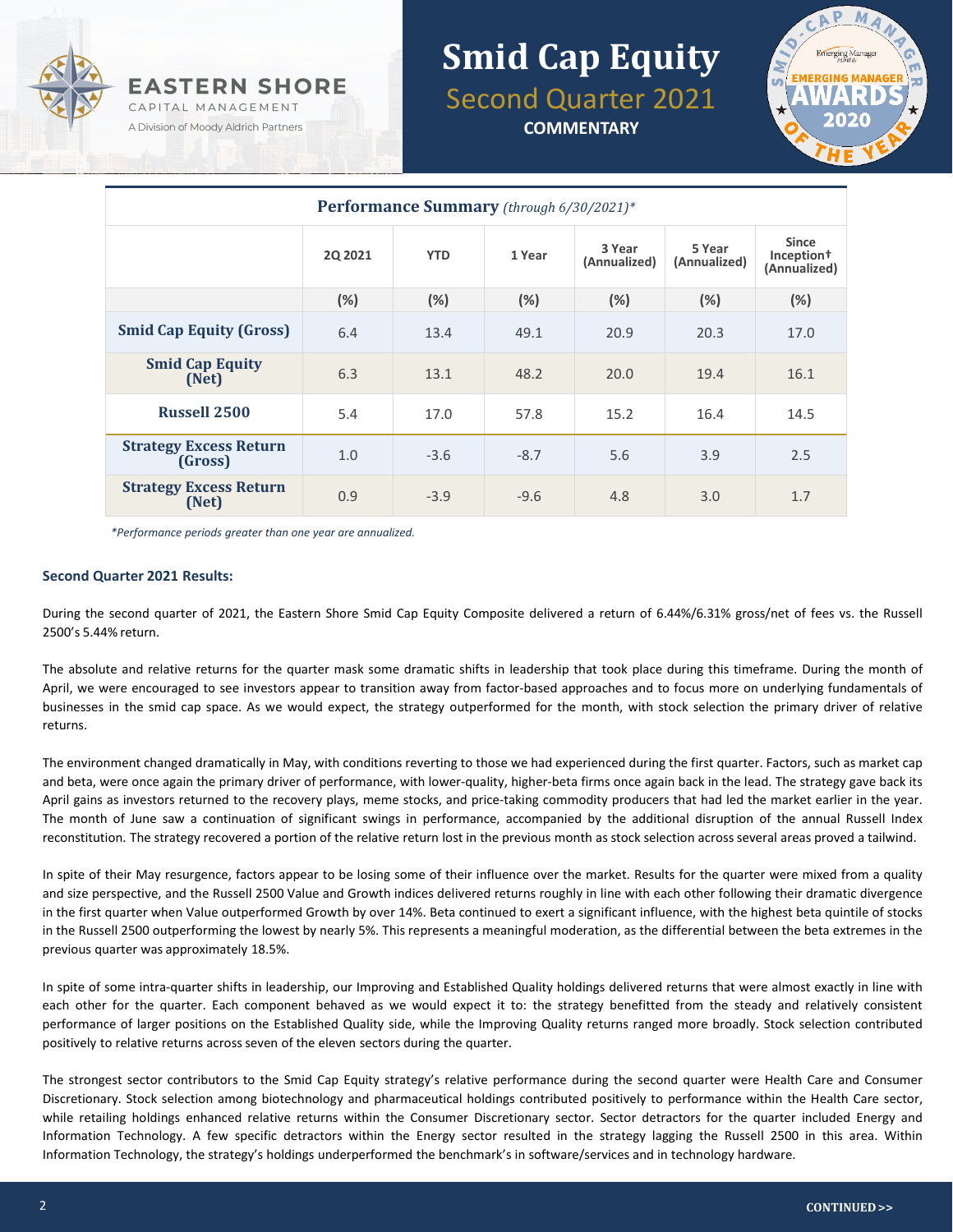



At the individual company level, the top two contributors to the strategy's performance were generator and battery producer Generac Holdings (GNRC) and pool and landscaping distributor Pool Inc. (POOL). Generac benefited from increased sales driven by the extreme weather in Texas and surrounding states during the first quarter. Pool Inc. has continued to experience strong demand for its product as homeowners have looked to upgrade their properties. Additional notable contributors for the period included biotechnology reagent and instrument producer Bio-Techne (TECH), marketing solution software company HubSpot (HUBS), and footwear and apparel maker Deckers Outdoor Corporation (DECK).

The two most impactful detractors from the strategy's performance for the quarter were bioplastics producer Danimer Scientific (DNMR) and solar ground-mounting system firm Array Technologies (ARRY). Danimer's decline during the quarter was driven in part by a short report issued in April, while Array Technologies . Other significant detractors for the quarter included regional bank Independent Bank Corp. (INDB), timeshare company Marriott Vacations Worldwide (VAC), and industrial/infrastructure materials producer Kennametal (KMT).

The unusual market conditions of the past two quarters have provided us with a rich opportunity set in the smid cap equity universe. Valuations across many industries appear at odds with companies' prospects, providing attractive entry points for active managers. We reinvested the proceeds from the sales of some of our larger holdings into promising new Established and Improving Quality holdings and are excited about the strategy's prospects heading into the second half of the year.

| Q2 2021 Top 5 Contributors <sup>†</sup> |               |                    | Q2 2021 Top 5 Detractors <sup>†</sup> |                                    |               |      |                                        |
|-----------------------------------------|---------------|--------------------|---------------------------------------|------------------------------------|---------------|------|----------------------------------------|
| <b>Security</b>                         | <b>Ticker</b> | Avg. Weight<br>(%) | <b>Contribution</b><br>(%)            | <b>Security</b>                    | <b>Ticker</b> | (%)  | <b>Avg. Weight Contribution</b><br>(%) |
| Generac Holdings, Inc.                  | <b>GNRC</b>   | 2.05               | 0.55                                  | Danimer Scientific, Inc.           | <b>DNMR</b>   | 0.17 | $-0.30$                                |
| Pool Corp.                              | <b>POOL</b>   | 1.53               | 0.43                                  | Array Technologies, Inc.           | ARRY          | 0.20 | $-0.25$                                |
| Bio-Techne Corp.                        | <b>TECH</b>   | 1.99               | 0.34                                  | Independent Bank Corp.             | <b>INDB</b>   | 1.96 | $-0.20$                                |
| HubSpot, Inc.                           | <b>HUBS</b>   | 1.21               | 0.32                                  | Marriott Vacations Worldwide Corp. | <b>VAC</b>    | 1.81 | $-0.16$                                |
| Deckers Outdoor Corp.                   | <b>DECK</b>   | 2.00               | 0.31                                  | Kennametal, Inc.                   | <b>KMT</b>    | 1.49 | $-0.16$                                |

*†The information provided in this report should not be considered a recommendation to purchase or sell any particular security. Please see additional disclosures at the end of this letter.*

#### **Outlook**

We are entering the third quarter with a strong conviction that the Smid Cap Equity strategy is positioned to shine going forward. The extreme value/cyclical trade vs. long duration/growth scenario of the past few quarters is most likely approaching its end. We are starting to see fundamentals exert more influence over stocks as the dominance of factors in the smid cap space subsides.

Investors are understandably focused on inflation and interest rates. We expect inflation to remain elevated through the third quarter, given favorable comparisons to the summer of 2020. As we start to get past this period and the numbers start to normalize, we should see a 1.5% - 3% inflation range. While this may be higher than pre-pandemic inflation rates, it should be manageable from an economic perspective.

Supply chain issues and shortages for certain commodities and goods appear likely to persist; the main question is for how long. Our analysis would lead us to conclude that most of this inflation is transitory. One area of concern is housing prices, as the market is experiencing a lack of available new and existing housing stock relative to historic levels. This supply shortage is exacerbated by a demand increase caused both by the pandemic and by millennials reaching their prime home-buying years. Fortunately, mortgage rates remain at all-time lows – somewhat offsetting the large increase in housing prices. It may take a few years for housing supply to catch up with demand, so this inflation headwind could persist longer than those in other areas of the market.

There are two pieces to the inflation puzzle that will determine whether it is structural or transitory, in our opinion. The first is the labor market - do people come back into the workforce to meet the needs of employers, and at what compensation levels will they be willing to work? Wages tend to be sticky, so wage growth above estimates could be an indicator of longer-term change. So far data is indicating that the strongest wage growth is coming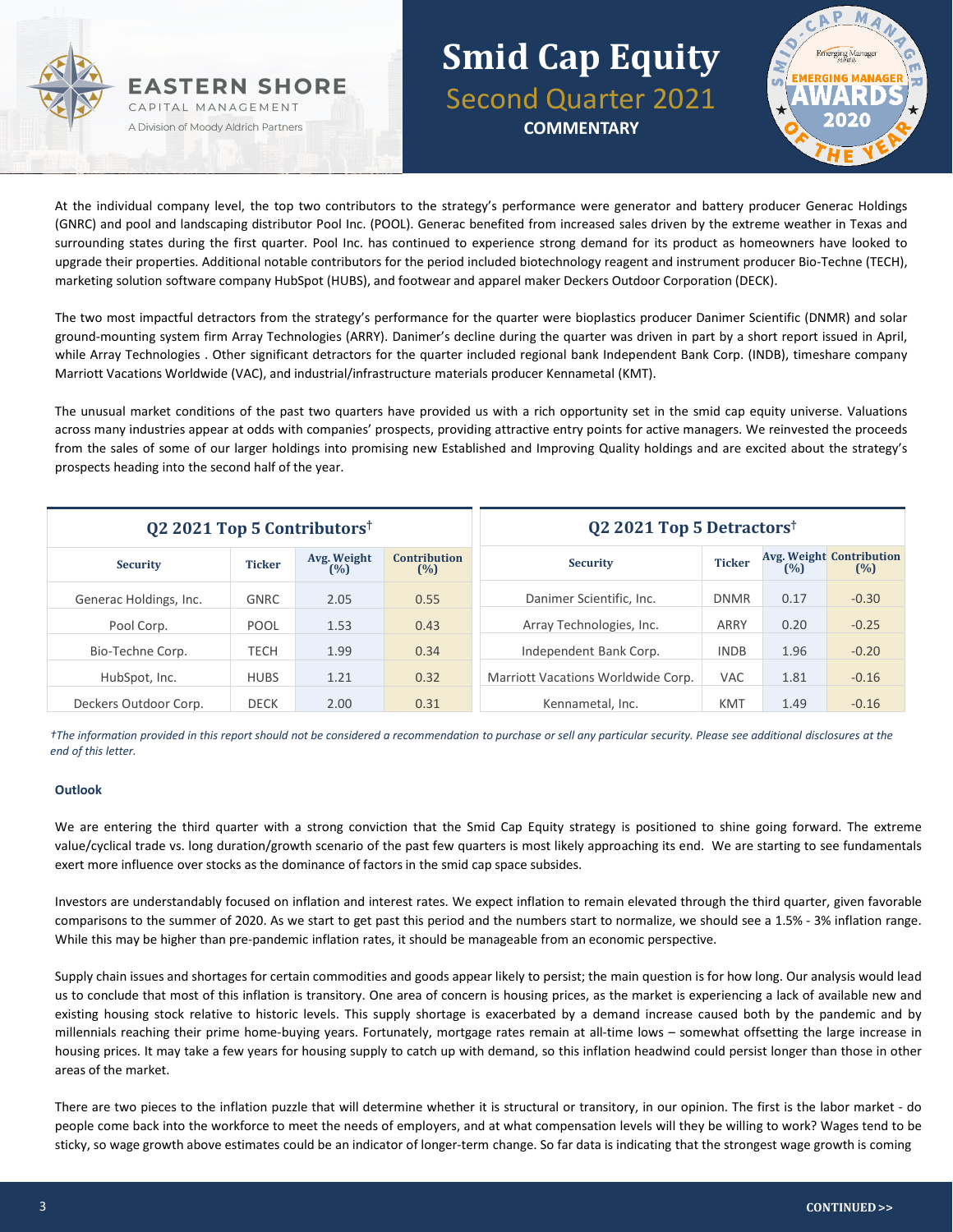



from lower paying industries, which won't significantly impact overall wage inflation. Productivity growth is another area of focus. Companies across many industries are investing in equipment and software that will require less human labor and increase output. We have exposure to this trend through some of our software and industrial automation holdings. This greater efficiency should offset higher wages and help keep inflation in check.

On the other hand, if we see inflation running higher and longer than expected, the Fed could begin tapering bond purchases and raising rates sooner than anticipated. As the rate of earnings growth slows and interest rates rise, outperforming companies are likely to have good balance sheets, consistent earnings, pricing power, and structural advantages. These traits are characteristic of our Established Quality holdings, so we would expect strong performance from this segment in such a scenario.

Regarding interest rates, despite some strong recent inflation and employment data, the 10 year yield continues to drift downward. In spite of its rapid rise in the first quarter on inflation concerns, it ended the second quarter under 1.5%. We don't anticipate a rapid increase in rates in the near term: the Fed continues its QE program and U.S. Treasuries are still a great relative value compared to other sovereign debt – most of which has negative real interest rates. A gradual rise in interest rates is unlikely to have a large impact on markets, as rates remain very low from a historical perspective.

We do not expect any multiple expansion in the near future: returns will most likely be driven primarily by earnings growth. The June ISM Manufacturing and Services indices are off of their recent highs and have likely peaked for this cycle, but should remain solidly in expansion territory for the coming months.

There are several risks that could change our outlook. The first would be a resurgence of COVID-19 as the Delta variant makes its way around the world. Cases are starting to pick up in regions with low vaccination rates. Another risk would be the potential for inflation to accelerate to the point where the Fed needs to become more aggressive with tapering bond purchases and increasing interest rates more rapidly than anticipated. We will adjust our views accordingly as we evaluate the data.

This backdrop of positive but moderating economic growth into 2022 is constructive overall for equities, but we would not be surprised to see volatility increase before year end. We feel confident that the strategy is well-positioned to outperform across a range of scenarios, and are entering the second half of the year with renewed enthusiasm as individual company fundamentals exert more influence over performance. We appreciate your interest in Eastern Shore and we wish you a wonderful summer.



**Robert Barringer, CFA CIO, Partner, & Portfolio Manager**



**James O'Brien, CFA Partner & Portfolio Manager**

**Sarah Westwood,** 

**CFA, CMT Partner & Portfolio Manager**

### **OFFICE CONTACT**



**Phone** (781) 639-2750

**Fax** (781) 639-2751